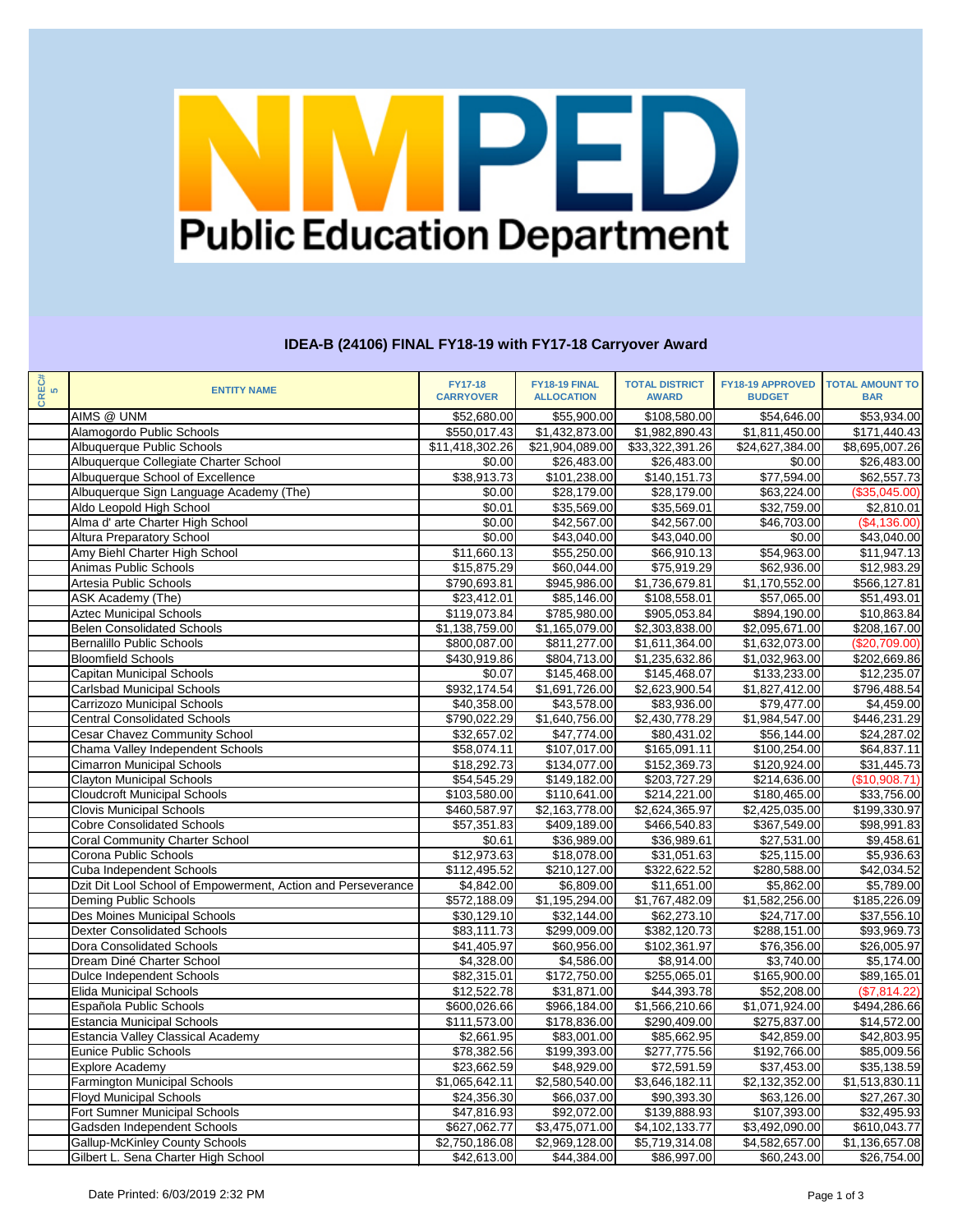# Public Education Department

## **IDEA-B (24106) FINAL FY18-19 with FY17-18 Carryover Award**

| CREC#<br>5 | <b>ENTITY NAME</b>                                   | <b>FY17-18</b><br><b>CARRYOVER</b> | FY18-19 FINAL<br><b>ALLOCATION</b> | <b>TOTAL DISTRICT</b><br><b>AWARD</b> | <b>FY18-19 APPROVED</b><br><b>BUDGET</b> | <b>TOTAL AMOUNT TO</b><br><b>BAR</b> |
|------------|------------------------------------------------------|------------------------------------|------------------------------------|---------------------------------------|------------------------------------------|--------------------------------------|
|            | <b>Grady Municipal Schools</b>                       | \$17,193.82                        | \$29,473.00                        | \$46,666.82                           | \$42,171.00                              | \$4,495.82                           |
|            | <b>Grants/Cibola County Schools</b>                  | \$71,483.64                        | \$890,671.00                       | \$962,154.64                          | \$857,592.00                             | $\overline{$104,562.64}$             |
|            | Hagerman Municipal Schools                           | \$50,049.82                        | \$130,364.00                       | \$180,413.82                          | \$151,328.00                             | \$29,085.82                          |
|            | <b>Hatch Valley Public Schools</b>                   | \$68,853.85                        | \$322,035.00                       | \$390,888.85                          | \$250,668.00                             | \$140,220.85                         |
|            | <b>Hobbs Municipal Schools</b>                       | \$2,044,569.81                     | \$2,262,157.00                     | \$4,306,726.81                        | \$3,523,547.00                           | \$783,179.81                         |
|            | Hondo Valley Public Schools                          | \$42,059.00                        | \$41,939.00                        | \$83,998.00                           | \$78,543.00                              | \$5,455.00                           |
|            | Horizon Academy West                                 | \$31,680.96                        | \$103,560.00                       | $\overline{$}135,240.96$              | \$139,452.00                             | (\$4,211.04)                         |
|            | <b>House Municipal Schools</b>                       | \$795.97                           | \$22,495.00                        | \$23,290.97                           | \$29,356.00                              | (\$6,065.03)                         |
|            | Hózhó Academy                                        | \$0.00                             | \$85,503.00                        | \$85,503.00                           | \$0.00                                   | \$85,503.00                          |
|            | J. Paul Taylor Academy                               | \$19,341.30                        | \$42,510.00                        | \$61,851.30                           | \$48,737.00                              | \$13,114.30                          |
|            | Jal Public Schools                                   | \$94,048.01                        | \$110,102.00                       | \$204,150.01                          | \$124,548.00                             | \$79,602.01                          |
|            | Jemez Mountain Public Schools                        | \$28,491.00                        | \$60,285.00                        | \$88,776.00                           | \$99,113.00                              | (\$10,337.00)                        |
|            | Jemez Valley Public Schools                          | \$117,040.67                       | \$111,688.00                       | \$228,728.67                          | \$162,646.00                             | \$66,082.67                          |
| $\star$    | Juvenile Justice Services - CYFD                     | \$109,236.57                       | \$114,865.00                       | \$224,101.57                          | \$0.00                                   | $\star$                              |
|            | La Academia Dolores Huerta                           | \$0.00                             | \$38,388.00                        | \$38,388.00                           | \$36,058.00                              | \$2,330.00                           |
|            | La Promesa Early Learning Center                     | \$0.05                             | \$66,342.00                        | \$66,342.05                           | \$46,214.00                              | \$20,128.05                          |
|            | La Tierra Montessori School of the Arts and Sciences | \$10,454.66                        | \$22,770.00                        | \$33,224.66                           | \$25,810.00                              | \$7,414.66                           |
|            | Lake Arthur Municipal Schools                        | \$133.50                           | \$35,394.00                        | \$35,527.50                           | \$40,346.00                              | (\$4,818.50)                         |
|            | Las Cruces Public Schools                            | \$2,334,206.44                     | \$5,969,209.00                     | $\overline{$8,303,415.44}$            | \$7,607,396.00                           | \$696,019.44                         |
|            | Las Montañas Charter School                          | \$30,053.30                        | \$44,111.00                        | \$74,164.30                           | \$64,945.00                              | \$9,219.30                           |
|            | Las Vegas City Public Schools                        | \$6,407.66                         | $\overline{$402,409.00}$           | \$408,816.66                          | \$339,831.00                             | \$68,985.66                          |
|            | Logan Municipal Schools                              | \$27,953.24                        | \$71,671.00                        | \$99,624.24                           | \$70,971.00                              | \$28,653.24                          |
|            | Lordsburg Municipal Schools                          | \$194,131.84                       | \$202,403.00                       | \$396,534.84                          | \$363,811.00                             | \$32,723.84                          |
|            | Los Alamos Public Schools                            | \$235,513.18                       | \$897,074.00                       | \$1,132,587.18                        | $\overline{\$1,129,083.00}$              | \$3,504.18                           |
|            | Los Lunas Public Schools                             | $\overline{1,179,937.20}$          | \$2,075,307.00                     | $\overline{33,255,244.20}$            | \$2,187,607.00                           | \$1,067,637.20                       |
|            | Loving Municipal Schools                             | \$0.82                             | \$132,659.00                       | \$132,659.82                          | \$115,552.00                             | \$17,107.82                          |
|            | Lovington Municipal Schools                          | \$237,612.03                       | \$851,357.00                       | \$1,088,969.03                        | \$1,072,260.00                           | \$16,709.03                          |
|            | Magdalena Municipal Schools                          | \$37,579.39                        | \$105,312.00                       | \$142,891.39                          | \$110,200.00                             | \$32,691.39                          |
|            | MASTERS Program (The)                                | \$37,159.56                        | \$38,075.00                        | \$75,234.56                           | \$58,434.00                              | \$16,800.56                          |
|            | <b>Maxwell Municipal Schools</b>                     | \$11,915.28                        | \$37,615.00                        | \$49,530.28                           | \$31,140.00                              | \$18,390.28                          |
|            | <b>McCurdy Charter School</b>                        | \$6,996.00                         | \$110,429.00                       | \$117,425.00                          | \$109,997.00                             | \$7,428.00                           |
|            | Media Arts Collaborative Charter School              | \$286.04                           | \$44,232.00                        | \$44,518.04                           | \$61,533.00                              | (\$17,014.96)                        |
|            | <b>Melrose Municipal Schools</b>                     | \$17,143.98                        | \$70,151.00                        | \$87,294.98                           | \$75,248.00                              | \$12,046.98                          |
|            | Mesa Vista Consolidated Schools                      | \$19,384.30                        | \$86,592.00                        | \$105,976.30                          | \$71,250.00                              | \$34,726.30                          |
|            | Mission Achievement and Success Charter School       | \$80,246.84                        | \$173,747.00                       | \$253,993.84                          | \$161,535.00                             | \$92,458.84                          |
|            | Monte del Sol Charter School                         | \$36,609.41                        | \$80,443.00                        | \$117,052.41                          | \$77,930.00                              | \$39,122.41                          |
|            | Montessori Elementary School (The)                   | \$69,209.00                        | \$71,440.00                        | \$140,649.00                          | \$64,974.00                              | \$75,675.00                          |
|            | Mora Independent Schools                             | \$55,926.41                        | \$112,874.00                       | \$168,800.41                          | \$180,812.00                             | (\$12,011.59)                        |
|            | Moriarty-Edgewood School District                    | \$222,184.50                       | \$775,073.00                       | \$997,257.50                          | \$802,538.00                             | \$194,719.50                         |
|            | <b>Mosquero Municipal Schools</b>                    | \$1,128.47                         | \$15,498.00                        | \$16,626.47                           | \$15,711.00                              | \$915.47                             |
|            | Mountainair Public Schools                           | \$20,328.35                        | \$75,861.00                        | \$96,189.35                           | \$89,123.00                              | \$7,066.35                           |
|            | <b>New America School</b>                            | \$0.00                             | \$62,435.00                        | \$62,435.00                           | \$112,577.00                             | (\$50,142.00)                        |
|            | New America School of Las Cruces                     | \$0.04                             | \$36,275.00                        | \$36,275.04                           | \$32,388.00                              | \$3,887.04                           |
|            | <b>New Mexico Connections Academy</b>                | \$26,341.91                        | \$298,662.00                       | \$325,003.91                          | \$260,412.00                             | \$64,591.91                          |
|            | New Mexico School for the Arts                       | \$8,850.27                         | \$35,259.00                        | \$44,109.27                           | \$18,714.00                              | \$25,395.27                          |
| $\star$    | <b>NM Department of Corrections</b>                  | \$21,794.27                        | \$15,603.00                        | \$37,397.27                           | \$0.00                                   |                                      |
|            | NM School for the Blind and Visually Impaired        | \$7,968.38                         | \$33,999.00                        | \$41,967.38                           | \$51,782.00                              | (\$9,814.62)                         |
|            | NM School for the Deaf                               | \$52,527.52                        | \$71,599.00                        | \$124,126.52                          | \$203,671.00                             | (\$79,544.48)                        |
|            | North Valley Academy                                 | \$0.60                             | \$93,527.00                        | \$93,527.60                           | \$88,230.00                              | \$5,297.60                           |
|            | Pecos Independent School District                    | \$80,311.63                        | \$184,490.00                       | \$264,801.63                          | \$250,101.00                             | \$14,700.63                          |